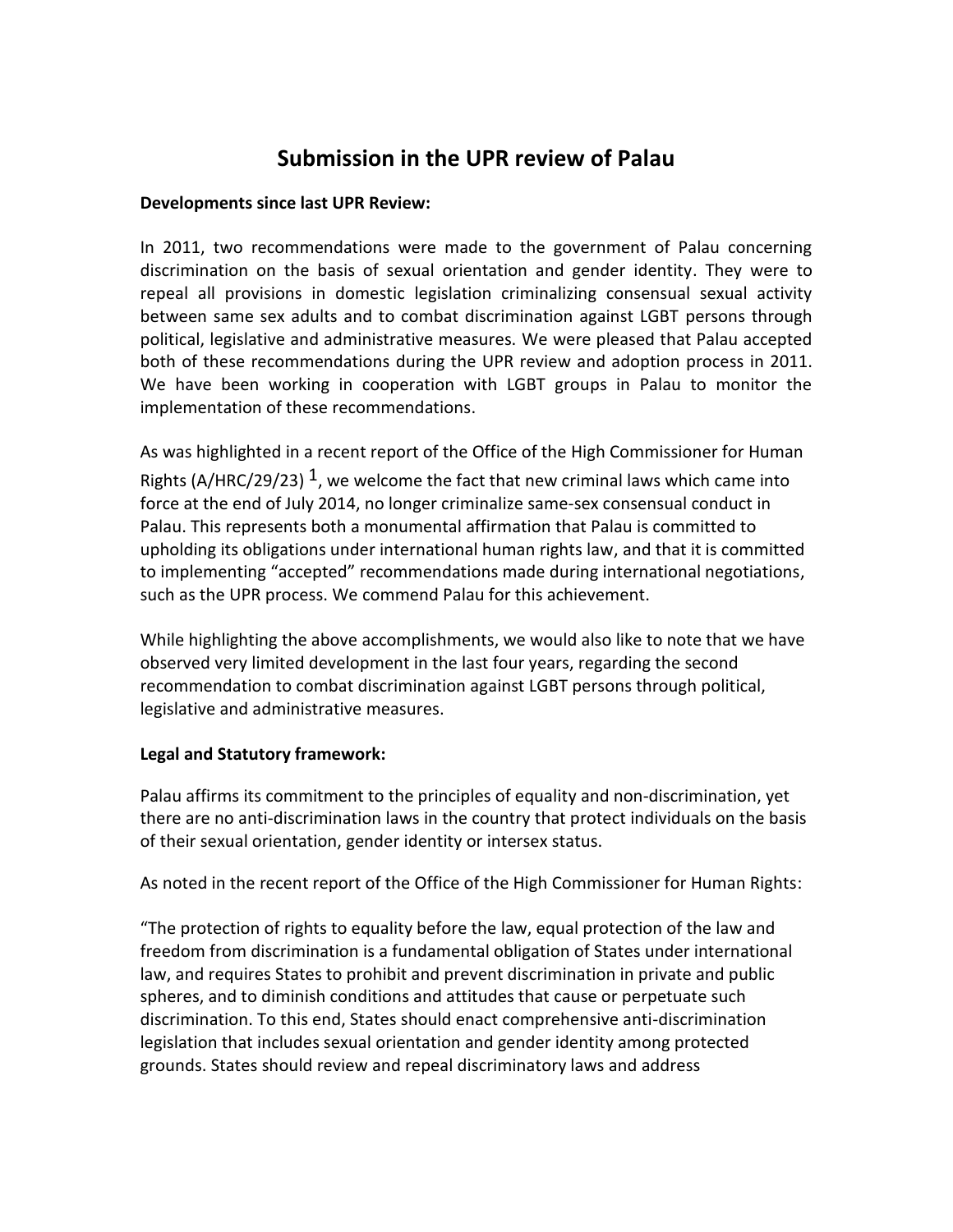discrimination against LGBT and intersex persons, including in the enjoyment of the rights to health, education, work, water, adequate housing and social security."

Issues such as job security, access to services, housing, etc. have been highlighted as a key concern for LGBT persons in Palau, and require immediate attention by the State.

States' international obligations to respect the human rights of all persons, irrespective of sexual orientation and gender identity, have been articulated in the "*Yogyakarta Principles on the Application of International Human Rights Law in relation to Sexual Orientation and Gender Identity*". The Principles were developed and unanimously adopted by a distinguished group of human rights experts, from diverse regions and backgrounds. These experts included judges, academics, a former UN High Commissioner for Human Rights, UN Special Procedures, members of treaty bodies, members of civil society and others.

Principle 5 of the Yogyakarta Principles affirms the right of "everyone, regardless of sexual orientation or gender identity, to the right of security of the person and protection by the State against violence or bodily harm, whether inflicted by government officials or by any other group."<sup>2</sup> The Principles call on States to:

- a) Take all necessary policing and other measures to prevent and provide protection from all forms of violence and harassment related to sexual orientation and gender identity;
- b) Take all necessary legislative measures to impose appropriate criminal penalties for violence, threats of violence, incitement to violence and related harassment, based on the sexual orientation or gender identity of any person or group of persons, in all spheres of life, including the family;
- c) Take all necessary legislative, administrative and other measuresto ensure that the sexual orientation or gender identity of the victim may not be advanced to justify, excuse or mitigate such violence;
- d) Ensure that perpetration of such violence is vigorously investigated, and that, where appropriate evidence is found, those responsible are prosecuted, tried and duly punished, and that victims are provided with appropriate remedies and redress, including compensation;
- e) Undertake campaigns of awareness-raising, directed to the general public as well as to actual and potential perpetrators of violence, in order to combat the prejudices that underlie violence related to sexual orientation and gender identity.

In 2014, a senator in Palau proposed a Bill regarding "hate crimes" which included terminology around sexual orientation. This Bill did not advance through the legislative processes and was never passed into law. The LGBTI community in Palau face security threats and require the government to ensure that these types of initiatives are supported, as part of its commitments to combat discrimination and ensure the safety of all its citizens.